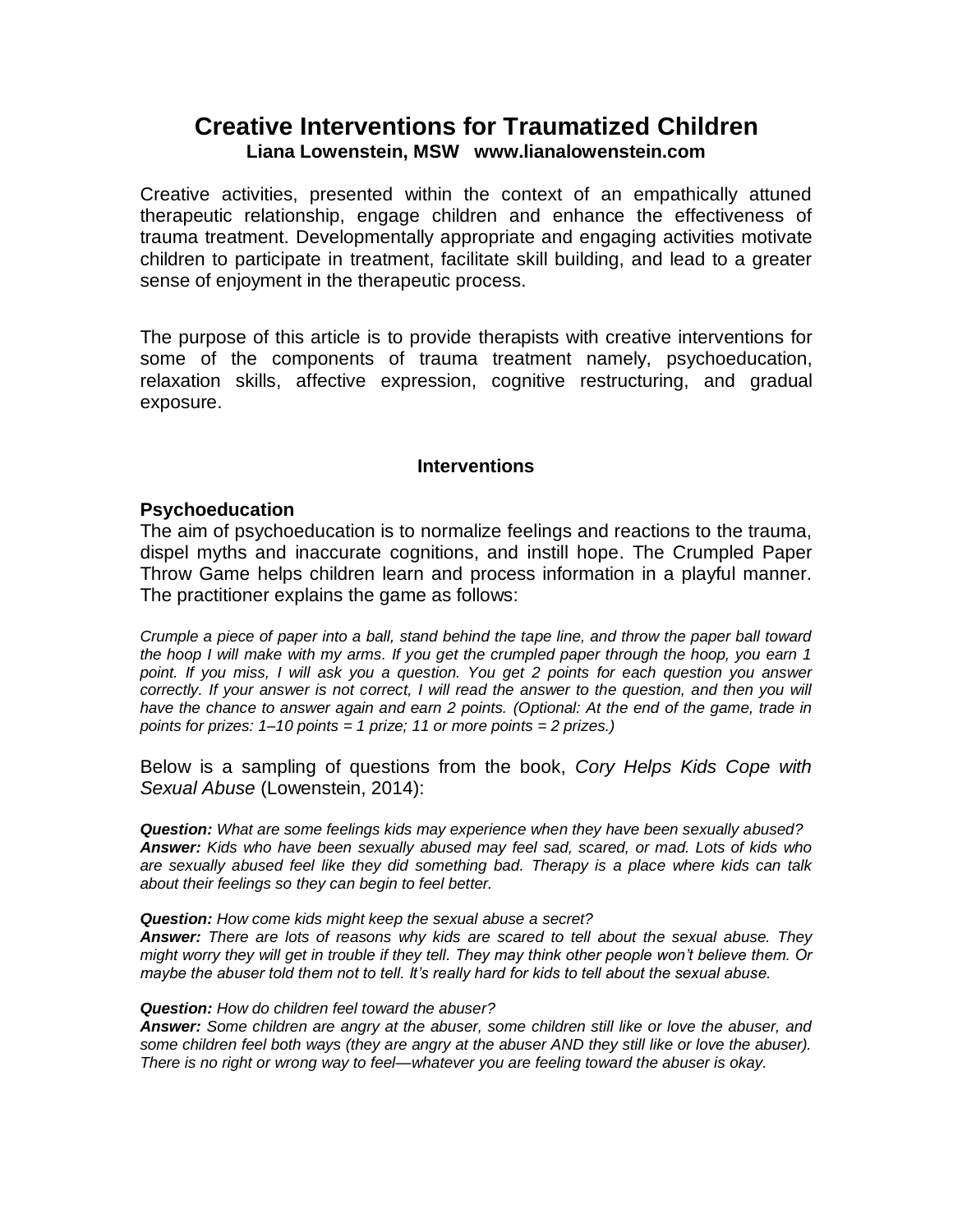*Question: Does sexual abuse always hurt or feel bad?*

*Answer: Sexual abuse may hurt. But sexual abuse can also feel good. It can feel good when someone is touching your vagina or penis. It is important for kids to know that they are not weird or bad if the sexual abuse felt good.* 

*Question: How can talking about the sexual abuse help kids feel better?*

*Answer: Talking about the sexual abuse can help the really scared feelings go away. One of the things we will do in therapy is tell your story of the sexual abuse. Don't worry, we will do it when you are ready, and we will talk about it a little at a time to make it easier. Telling your story about the sexual abuse will help you feel better.* 

The practitioner should modify questions to suit the child's treatment needs and developmental level. Movement exercises can be integrated into the game to add to the appeal of the activity and to teach relaxation skills. The practitioner can participate in these exercises along with the child to model and to set a playful tone. Examples include:

*Stomp your feet five times, freeze your body for five seconds, then take five slow deep breaths.* 

*Do the shoulder scrunch by scrunching your shoulders up to your ears, then relaxing them and moving them around five times.* 

*Make your body go tall and stiff like uncooked spaghetti then make your body go wiggly like cooked spaghetti.* 

#### **Relaxation Skills**

Relaxation training helps children manage their physiological responses to trauma. Two of the most commonly used and effective relaxation skills are deep breathing and progressive muscle relaxation (PMR). Deep breathing (also known as diaphragmatic breathing) involves slow, deep breaths through the diaphragm to initiate the body's relaxation response. PMR involves purposefully tensing and then relaxing muscles in the body.

An engaging intervention that can teach diaphragmatic breathing is the Cookie Breathing Game (Lowenstein, 2016). Children are instructed as follows: "Put your hand on your tummy, where your belly button is. Slowly breathe in through your nose for three seconds and feel your tummy move out. Slowly breathe out through your mouth for four seconds, and feel your tummy move in. Make sure your shoulders and chest are relaxed and still. Only your tummy should be moving in and out. To help you learn this special way of breathing, imagine a yummy batch of cookies that just came out of the oven. As you breathe in, smell those yummy cookies! But they're hot, so you have to blow on them to cool them down. As you breathe out, blow on the cookies to cool them down."

A game is then played to help the client practice. The practitioner and client take turns rolling the dice. When an even number is rolled, the player does Cookie Breathing properly and slowly two times. When an odd number is rolled, the player gets a point. The first player to get four points wins.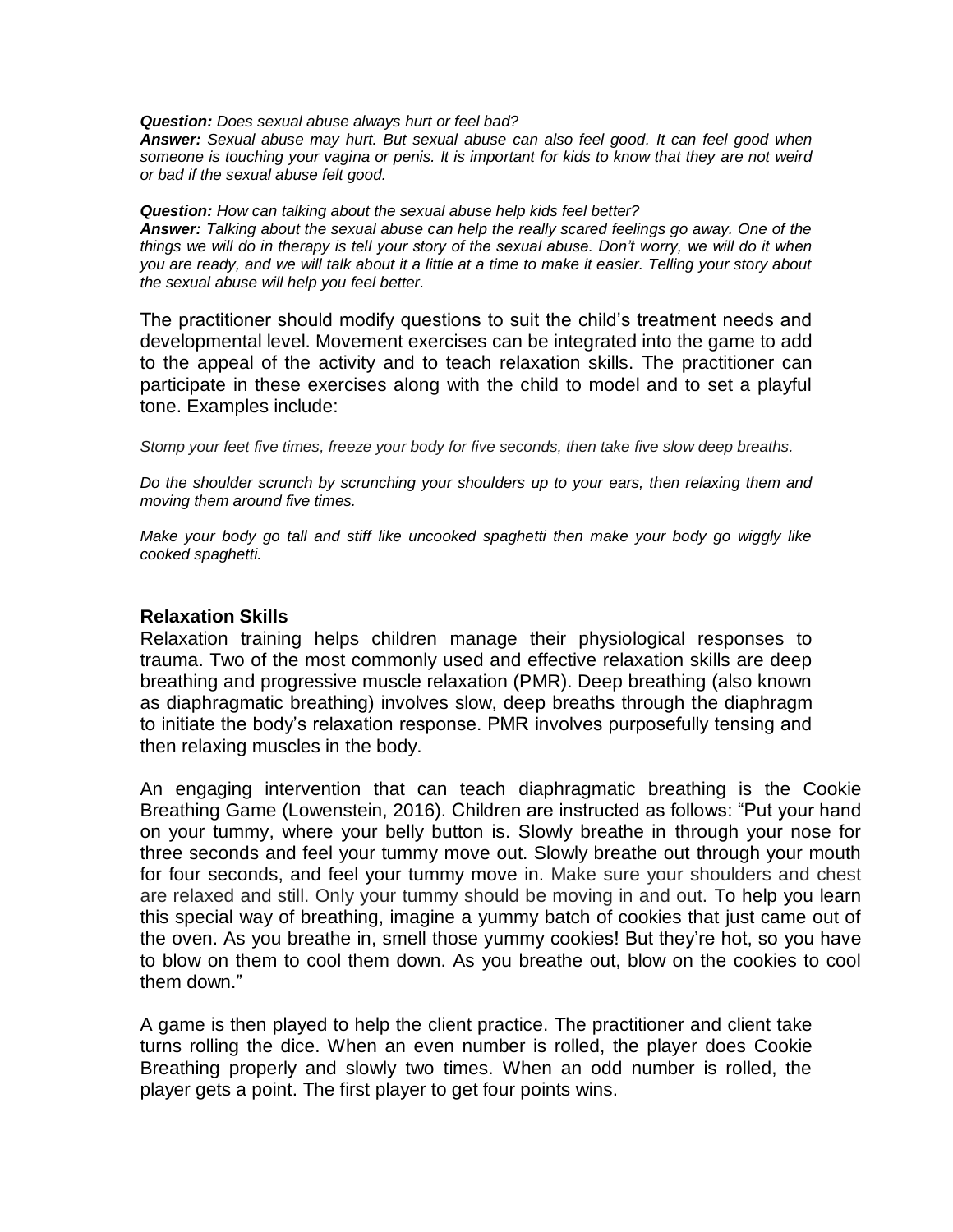Another playful tool that can teach diaphragmatic breathing is Goodyear Brown's Personalized Pinwheels (2005). Children are provided with pinwheels (or they can make their own with kits purchased from specialty stores), asked to hold them close to their mouths, and blow. They are then told to hold the pinwheel an arm's length away and rotate it with their breath, which requires children to take deeper breaths. This activity is helpful in retraining children to take deep diaphragmatic breaths that are controlled in both their inhalation and their expulsion of air.

The Tighten and Relax Dance (Cavett, 2010), is a fun activity to teach PMR. The child is taught how tense muscles contribute to feeling stressed. The practitioner and child first dance stiffly with tight muscles, then dance in a loose manner, then flop onto a chair. Next, the practitioner and child lie on the floor and tighten and relax muscle groups. By participating alongside the child, the practitioner strengthens the working alliance, and models the technique.

Repeated practice is required when building relaxation skills; thus, home-based practice exercises are strongly encouraged. Parents should be included in the session so they can coach the child to practice the relaxation strategies at home.

# **Affective Expression**

A central goal in trauma treatment is to help children develop awareness of internal emotional states and to be able to appropriately label what they are feeling. Guess Which Hand (Lowenstein, 2014) is a fun game that builds the client's emotional vocabulary and encourages feelings expression.

The practitioner writes a feeling word (i.e., happy) on a small piece of paper, folds it several times to form a paper clump, and places it in one hand. The practitioner puts her hands behind her back, moves the feeling word from hand to hand a few times, then places both closed hands in front of her. The client tries to guess which hand is holding the feeling word. If the client guesses the correct hand, both the client and the practitioner take turns telling a time they experienced the feeling. The client earns a point for telling about the feeling, plus a bonus point for guessing the correct hand. (If the client did not guess correct hand, then the client still earns one point for telling about the feeling.) The client can earn a bonus point for showing with face and body what the feeling looks like. The game is repeated several times with new feeling words added for each round. If desired, the client can be awarded a small prize once ten points are earned.

Utilizing a variety of engaging interventions helps children strengthen affective expression skills. There are many creative techniques in the literature from which to choose. Feelings Hide-and-Seek (Kenney-Noziska, 2008), Feelings Ring Toss (Dyson, 2011), Feelings Tic-Tac-Toe (Lowenstein, 1999), and Lego Emotion House (Grant, 2016) are fun activities that encourage the expression of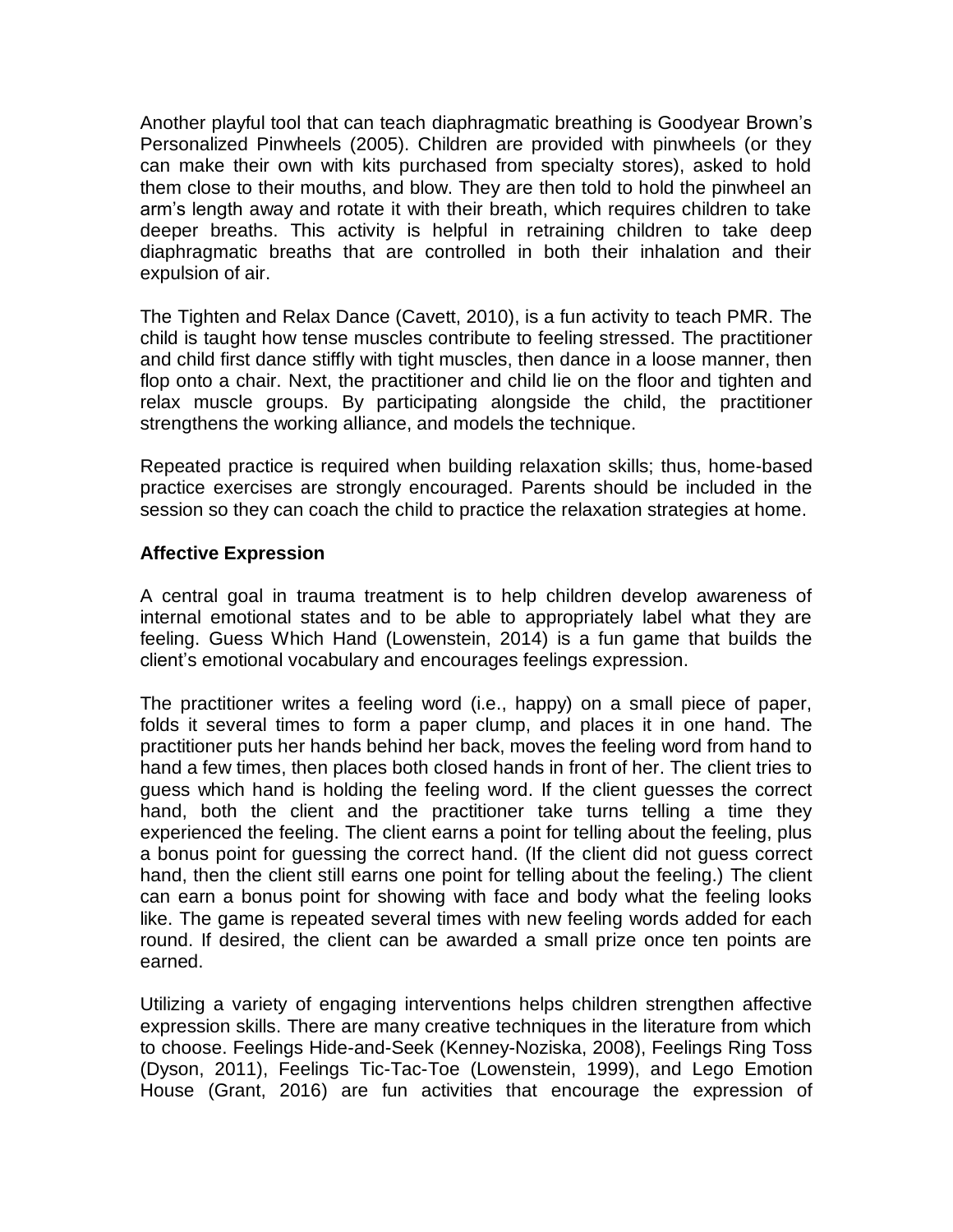emotions. Catch a Feeling Face (Logan, 2010) and Letting the Cat Out of the Bag (Lowenstein, 2002) help children match feelings with facial expressions and body poses. Mancala Feeling Stones (Van Hollander, 2011) allows children to quantify feelings.

### **Cognitive Coping**

Most traumatized children have negative, irrational, or unhelpful thoughts about the trauma, which often lead to heightened feelings of anger, anxiety, and hopelessness. Cognitive coping refers to interventions that teach children the connection between thoughts, feelings, and behaviors, and to challenge and correct cognitive distortions.

Learning cognitive coping can be an abstract and dull task for children. Helpful Thoughts (Lowenstein, 2014) is an intervention that enables practitioners to use an age-appropriate and experiential method to connect cognitions, affect, and behaviors. Further, it is a non-threatening way of helping children challenge and correct their maladaptive assumptions. A step-by-step demonstration of the Helpful Thoughts activity can be found on the author's YouTube channel [\(http://www.youtube.com/user/lowensteinliana\)](http://www.youtube.com/user/lowensteinliana).

### **Gradual Exposure**

Many children who have been sexually abused experience frightening images and intrusive thoughts of the trauma. Creating a trauma narrative is a gradual exposure technique in which "repeated reading, writing, and elaboration of what happened during the trauma desensitizes the child to trauma reminders" (Cohen, Mannarino, & Deblinger, 2006, p. 119). One of the goals of creating the trauma narrative "is to unpair thoughts, reminders, or discussions of the traumatic event from overwhelming negative emotions such as terror, horror, extreme helplessness, shame, or rage" (Cohen, Mannarino, & Deblinger, 2006, p. 119). In the context of a safe and trusting therapeutic relationship, children learn that recalling memories of the trauma and gradually telling their story does not lead to overwhelming emotions they experienced at the time of the trauma.

Many children are reluctant or unable to verbally articulate the details of their traumatic experience. As such, the trauma narrative can be accomplished by play reenactment or drawing. Children (and adults) often lack the words to adequately describe their traumatic experiences, but they can show what happened. Play reenactment and drawing both provide an appropriate means for children to communicate, and allows for the external, concrete, and manageable representation of the trauma experience. Additionally, play reenactment and drawing facilitates the reduction of anxiety to trauma memories through repeated visual re-exposure in a safe therapeutic environment.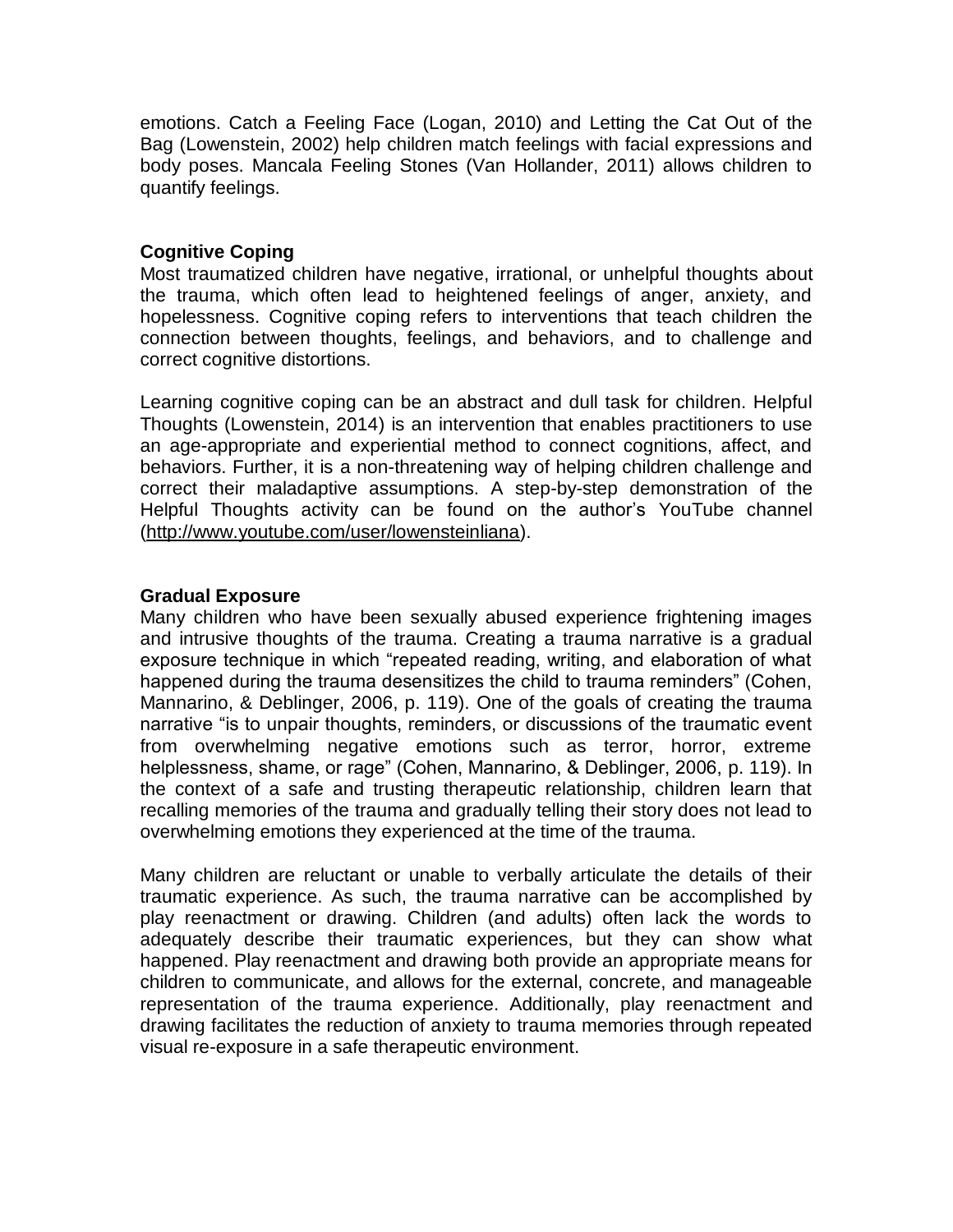If play reenactment is the chosen modality, then the child should be provided with a variety of appropriate toys and miniature figures so he/she can create a detailed narrative. As the child is recounting the narrative with the figurines, the practitioner should take a photo of each significant scene. This ensures that the client has a visual and concrete representation of the trauma narrative, and it facilitates the processing of the story. This will also assist the client in later sessions if the narrative is shared with the parents.

During the processing of the trauma narrative, the practitioner asks questions, such as the ones below, to elicit details and sensory reactions (adapted from Cohen, Mannarino, & Deblinger, 2006):

- 1. What is happening? (Draw or show me with the toys in the room.)
- 2. What happened next? (Draw or show me with the toys in the room.)
- 3. Tell me more about it. (Draw or show me with the toys in the room more about what happened.)
- 4. Tell me again the part about… (Draw or show me again with the toys in the room the part about…)
- 5. What are you saying to yourself when it is happening? (Draw a word bubble and write or show me with the doll that's you what you are saying to yourself.)
- 6. What is your brain thinking when it is happening? (Draw or tell what you are thinking, or hold the doll that's you and describe what you are thinking when it's happening.)
- 7. What are you feeling when it is happening? (Draw it, describe it, or hold the doll that's you and tell what you feel when it's happening.)
- 8. What about it made you feel that way?
- 9. When it was happening, what did you want to do? (Draw it, describe it, or use the toys to show what you wanted to do.)
- 10.What do your eyes see when it is happening? (Draw it, describe it, or hold the doll that's you and tell what you see when it's happening.)
- 11.What do your ears hear when it is happening? (Draw it, describe it, or hold the doll that's you and tell what you hear when it's happening.)
- 12.What does your nose smell when it is happening? (Draw it, describe it, or hold the doll that's you and describe what you smell when it's happening.)
- 13.What else do you want to say about what happened? (Draw or show me with the toys in the room anything else you think is important about what happened.)

Clinical judgment must be used in order to formulate questions that are appropriate to each client's unique situation.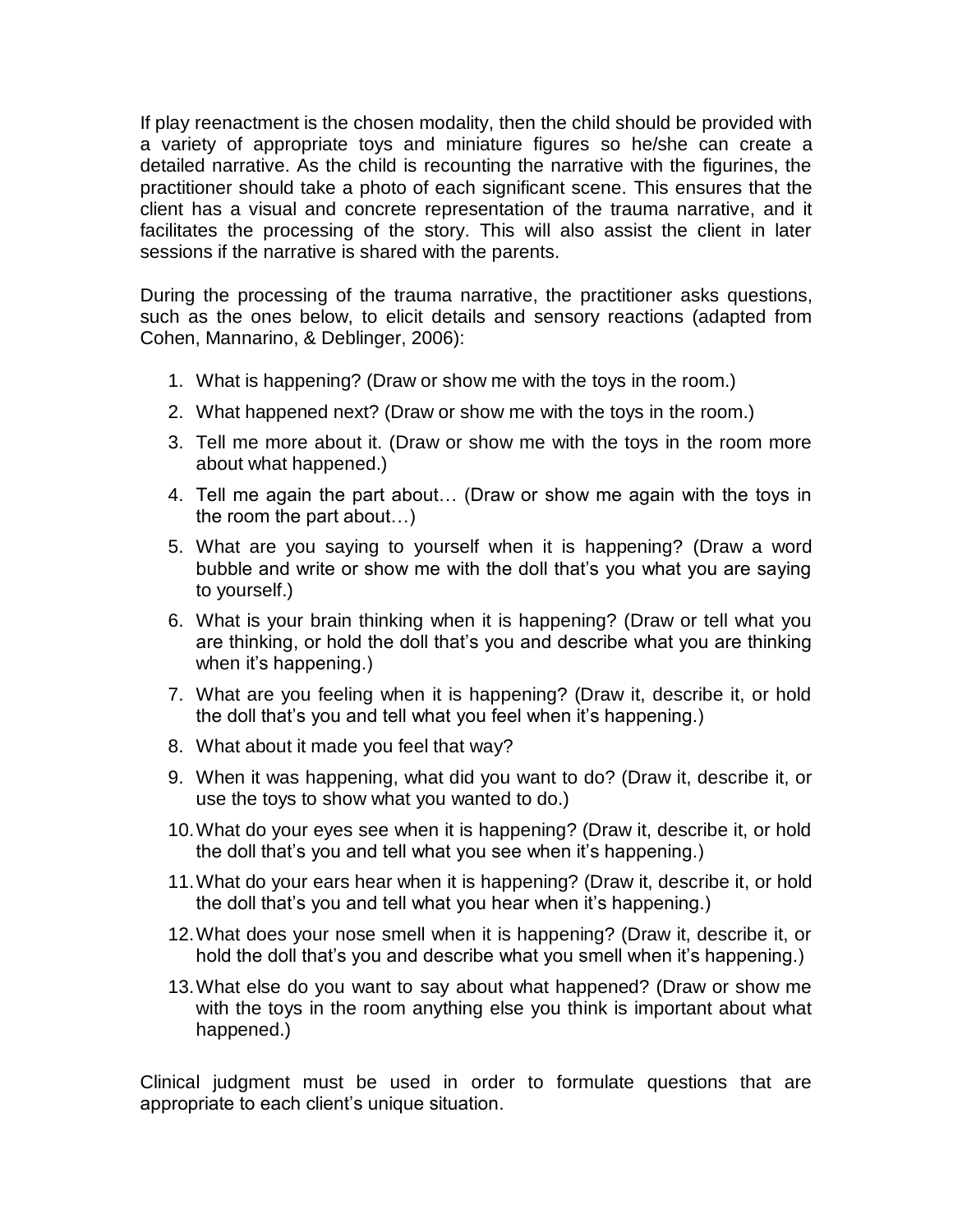Although play reenactment and drawing offer an engaging and developmentally appropriate means for children to create their trauma narrative, some children may still be reluctant to share details of the trauma. The practitioner can offer other creative methods such as:

- Write each paragraph of the narrative onto a separate cardboard puzzle piece, then put the puzzle together.
- Create people figurines out of marshmallows and pretzel sticks then recount the trauma using the marshmallow people.
- Tell the story by searching items online in Google Images, then print the images and create a collage.

The above methods lower the threat level of the intervention and help to break through the resistive barrier. Once the client is more engaged, then the practitioner can ask exploratory questions to elicit greater detail and to process thoughts and feelings.

# **Attending to the Process**

There are a wide range of therapeutic techniques from which to choose when working with traumatized children. The practitioner must choose techniques based on the child's developmental capacities, interests, and treatment needs. Regardless of the techniques used, they will not be effective unless they are delivered within the context of a positive and supportive therapeutic relationship. Moreover, practitioners must pay special attention to the process underlying each technique. Selecting techniques appropriately and focusing on the process will help the practitioner utilize techniques in a theoretically and clinically sound manner, and prevent a simplistic, haphazard approach.

### **References**

Cavett, A. (2010) *Structured play-based interventions for engaging children and adolescents in therapy*. PA: Infinity Publishing.

Cohen, J., Mannarino, A.P., & Deblinger, E. (2006). *Treating trauma and traumatic grief in children and adolescents.* New York, NY: Guilford Press.

Dyson, P. (2011). Feelings ring toss. In L. Lowenstein (Ed.), *Assessment and treatment activities for children, adolescents, and families, Volume Three: Practitioners share their most effective techniques* (pp. 51–53). Toronto, ON: Champion Press.

Goodyear-Brown, P. (2005) Digging for buried treasure: 52 more prop-based play therapy interventions for treating problems of childhood. Nashville, TN: Sundog.